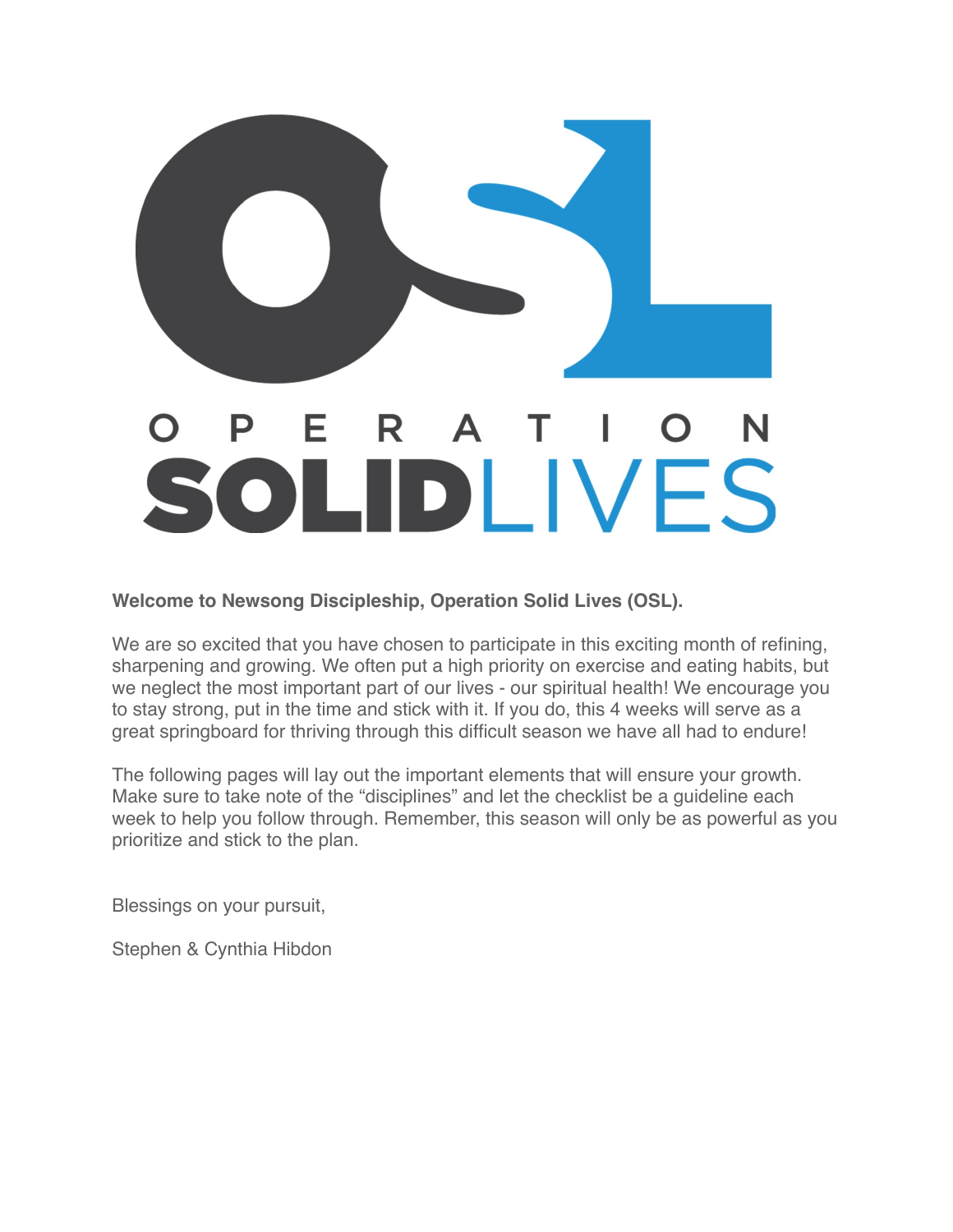### **Disciplines**

Operation Solid Lives is structured to help you grow in your relationship with Jesus like never before. Here are a list of **disciplines** designed to be a highly effective but temporary "fast." For a mere few weeks, you will limit many of the unnecessary habits and influences in your life and replace them with activities through which God has promised power and life-change. Remember, the root word for discipleship is "discipline." It is discipline that makes discipleship different from a typical class, which generally speaking gives us more knowledge, but little life-change. A wise person will excitedly embrace these disciplines as part of a necessary process for change.

#### **1. Online Audio Teaching**

Listen to the main class teaching each week and the supplemental "Faithbuilder" teachings. (**[newsongcs.com/grow](http://newsongcs.com/grow)**)

Week 1: The Bad News , The Sluggard , True Repentance Week 2: The Great Exchange, The New You Week 3: Look In The Mirror, Righteousness Consciousness, Protecting Your Heart Week 4: Overcoming Sin Pt. 1, Overcoming Sin Pt. 2, Fear of the Lord

#### **2. Church Attendance (online or in person)**

Attend one church gathering each week and take notes.

#### **3. Devotions**

*Daily Bible Reading, Journaling and Prayer:* Read the assigned Bible reading chapter(s) each day and journal on what you hear God speak to you. You will read one chapter a day from the book of Acts. You will also spend a minimum of 5 minutes each day in undistracted prayer, and pray aloud.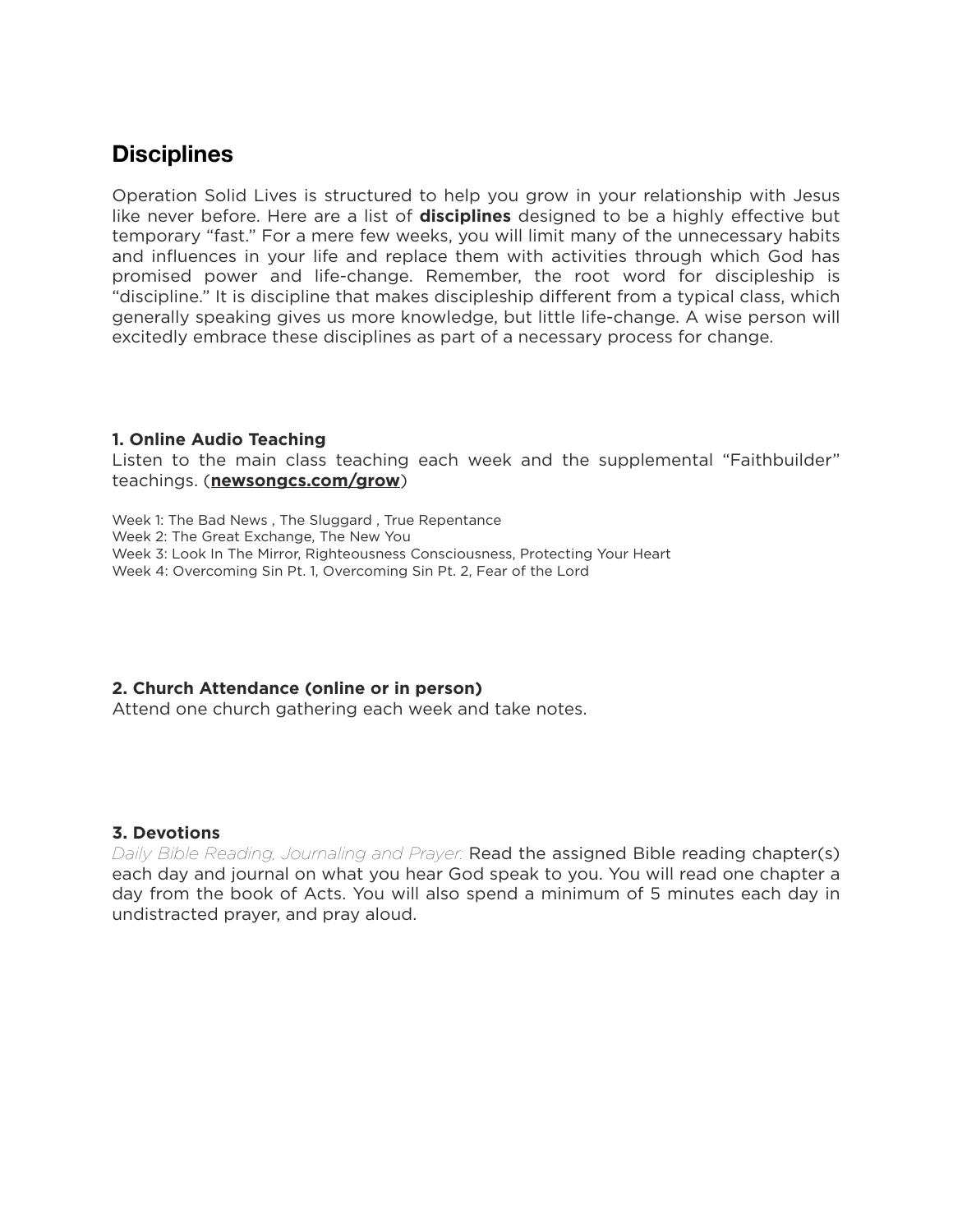#### **4. Memory Verses**

Memorize these verses and without looking at the text, send a recording to newsongfamily@yahoo.com or text it to 719-354-7888 each Sunday.

Verses due on 1st Sunday: Romans 3:23; Romans 6:23 Verses due on 2nd Sunday: Ephesians 2:8-9 Verses due on 3rd Sunday: Romans 5:12, 2 Corinthians 5:17 Verses due on 4th Sunday: John 14:6, 1 John 1:9

#### **5. Distractions**

Limit your media (e.g. TV, Internet, video games, phone apps, etc.) to **seven** hours per week during the course, not including work, school or OSL disciplines. Do not listen to secular music, and only watch TV and movies that are appropriate for the entire family. Consider eliminating other potential distractions, such as sugar, coffee, alcohol and/or addictive substances.

#### **7. Ministry & Evangelism**

Be Jesus to those around you. Invite a guest to church online or in person each week. Perform a random act of kindness to a neighbor or a stranger each week.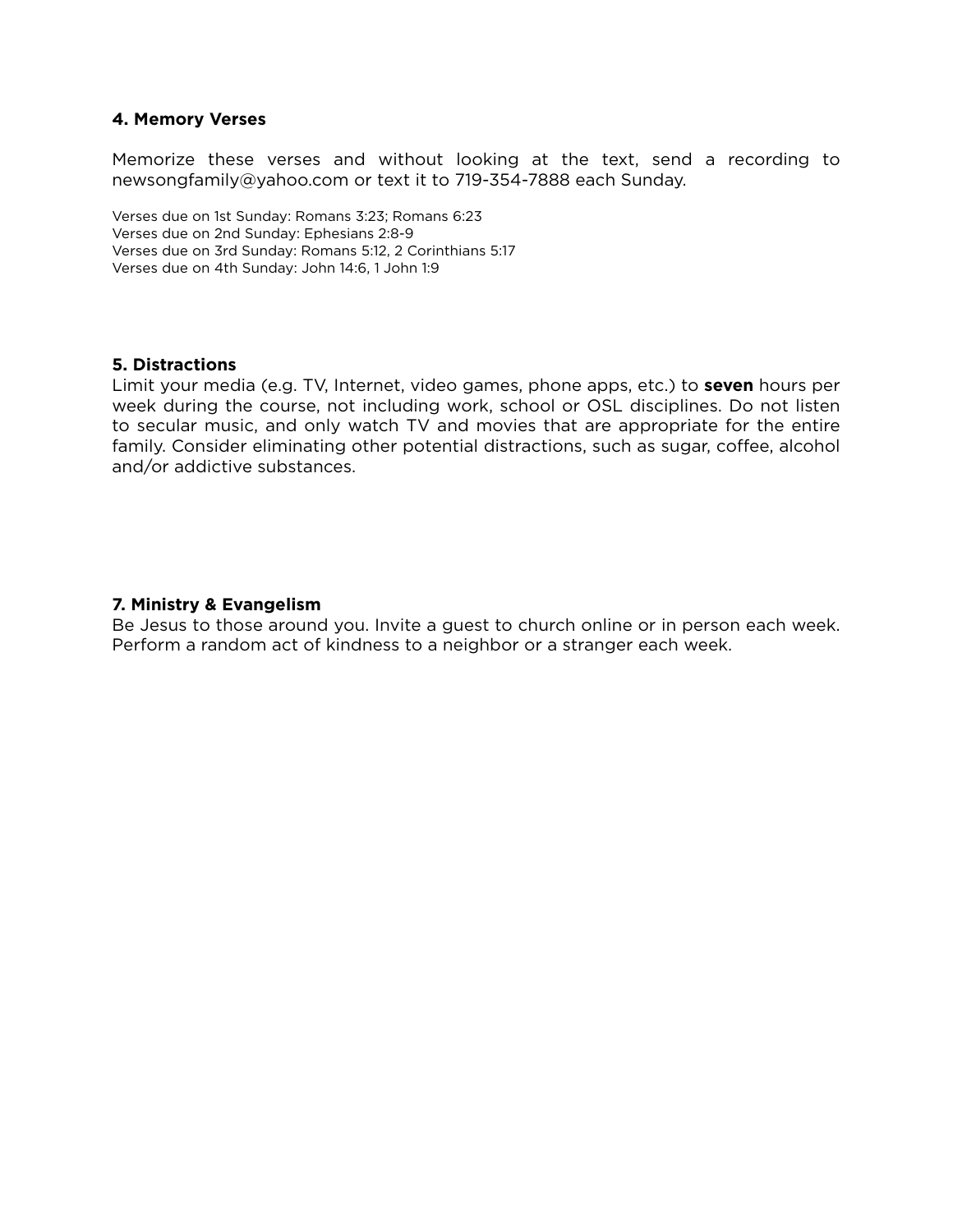## **3 STEPS TO BIBLE READING & JOURNALING**

#### **Step 1**

Read a chapter a day from the book of Acts. (30 days - 28 chapters)

#### **Step 2**

While reading, underline key words or verses through which God is speaking to you. You'll know them because God will cause them to catch your attention, and He'll show you how to apply them to your life.

#### **Step 3**

After reading, capture what God is saying to you by journaling. On a blank page of your notebook or journal, write the acronym "SOAP" as an acrostic on the left side of the paper, leaving a few blank lines between each letter.

S stands for **Scripture**—write the verse(s) through which Jesus is (or may be) speaking.

O stands for **Observation**—write the truth or insight you see in the verse(s).

A stands for **Application**—write how the truth or insight applies to your life.

P stands for **Prayer**—write a prayer/response to God.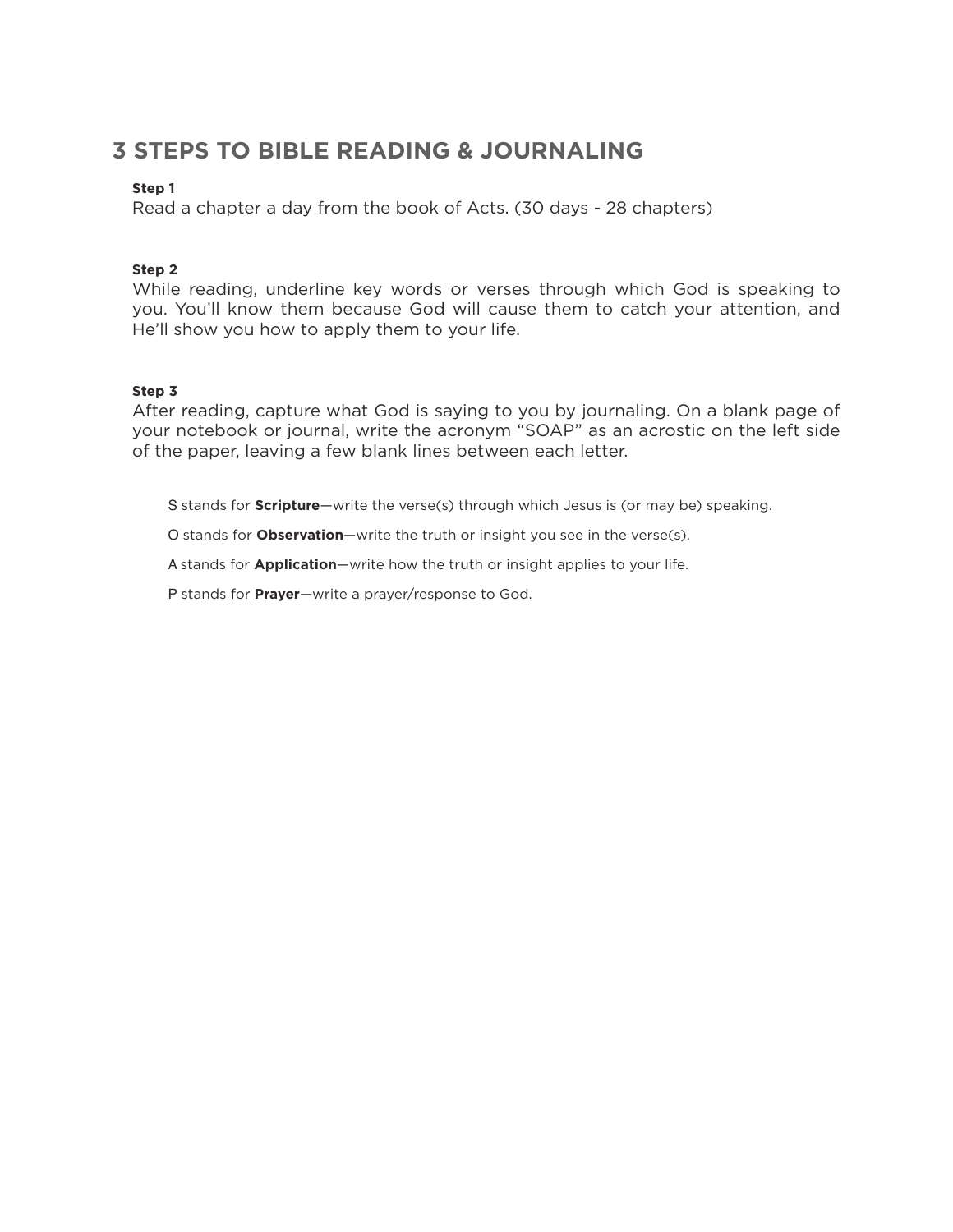### **1. Print out the checklist and take a picture of your weekly report. 2. Email it to [newsongfamily@yahoo.com](mailto:newsongfamily@yahoo.com) or text it to 719-354-7888**

## END OF WEEK 1: **WEEKLY CHECKLIST**

checkmark=Completed | checkmark and circled=Completed with exceptions | circled=Partially Complete | no marks=Incomplete

- $\Box$  I completed my Daily Bible Reading and Journaling.
- $\Box$  I completed my prayer time.
- $\Box$  I attended a church gathering
- $\Box$  I have recited my memory verse(s) and sent them in.
- $\Box$  I listened to the assigned audio teachings completely and took notes.
- $\Box$  I have kept myself from distractions and have abstained from going over my 7 hours for secular media.
- $\Box$  I invited at least one new person to church and performed one act of kindness this week.

# END OF WEEK 2: **WEEKLY CHECKLIST**

checkmark=Completed | checkmark and circled=Completed with exceptions | circled=Partially Complete | no marks=Incomplete

- $\Box$  I completed my Daily Bible Reading and Journaling.
- $\Box$  I completed my prayer time.
- $\Box$  I attended a church gathering
- $\Box$  I have recited my memory verse(s) and sent them in.
- $\Box$  I listened to the assigned audio teachings completely and took notes.
- $\Box$  I have kept myself from distractions and have abstained from going over my 7 hours for secular media.
- $\Box$  I invited at least one new person to church and performed one act of kindness this week.